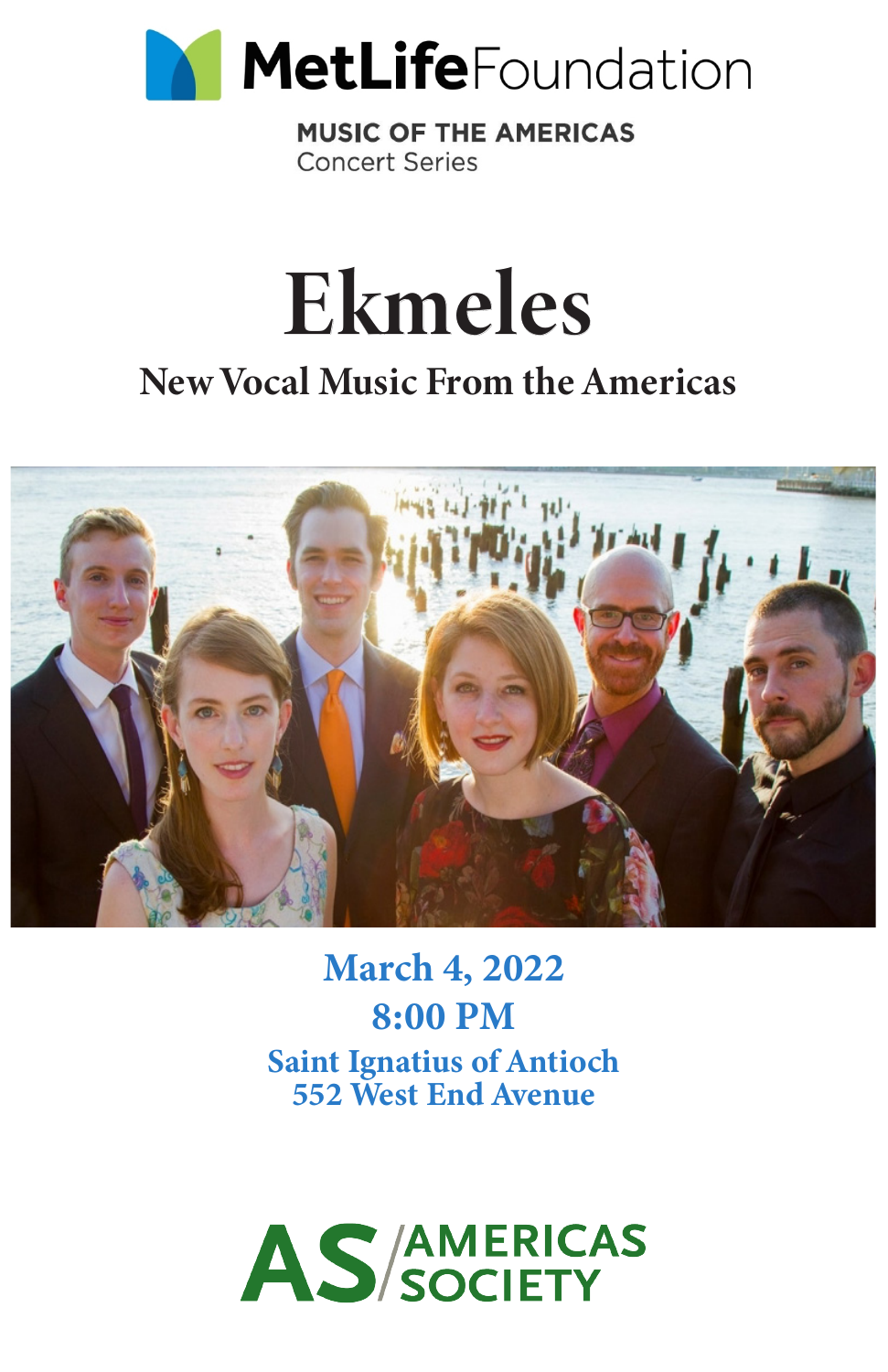#### Welcome!

Welcome to our first live concert of 2022. We are very happy to be back at St. Ignatius in front of a live audience, and to welcome the adventurous vocal ensemble Ekmeles to our series.

Jeffrey Gavett founded Ekmeles over a decade ago to address the relative paucity of vocal ensembles dedicated to new music in New York City, and over the years they have flawlessly performed countless programs of the most daring music.

Thank you for joining us.

Sebastián Zubieta Music Director

**.** 

The MetLife Foundation Music of the Americas concert series is made possible by the generous support of Presenting Sponsor MetLife Foundation.



The Spring 2022 Music program is also supported, in part, by public funds from the New York City Department of Cultural Affairs in partnership with the City Council and by the Howard Gilman Foundation.



Additional support for this concert comes from the Alice M. Ditson Fund of Columbia University, the Aaron Copland Fund for Music, and The Amphion Foundation, Inc.

> AMERICAS SOCIETY **680 Park Avenue, New York, NY 10065 • T: (212) 249 8950**

www.as-coa.org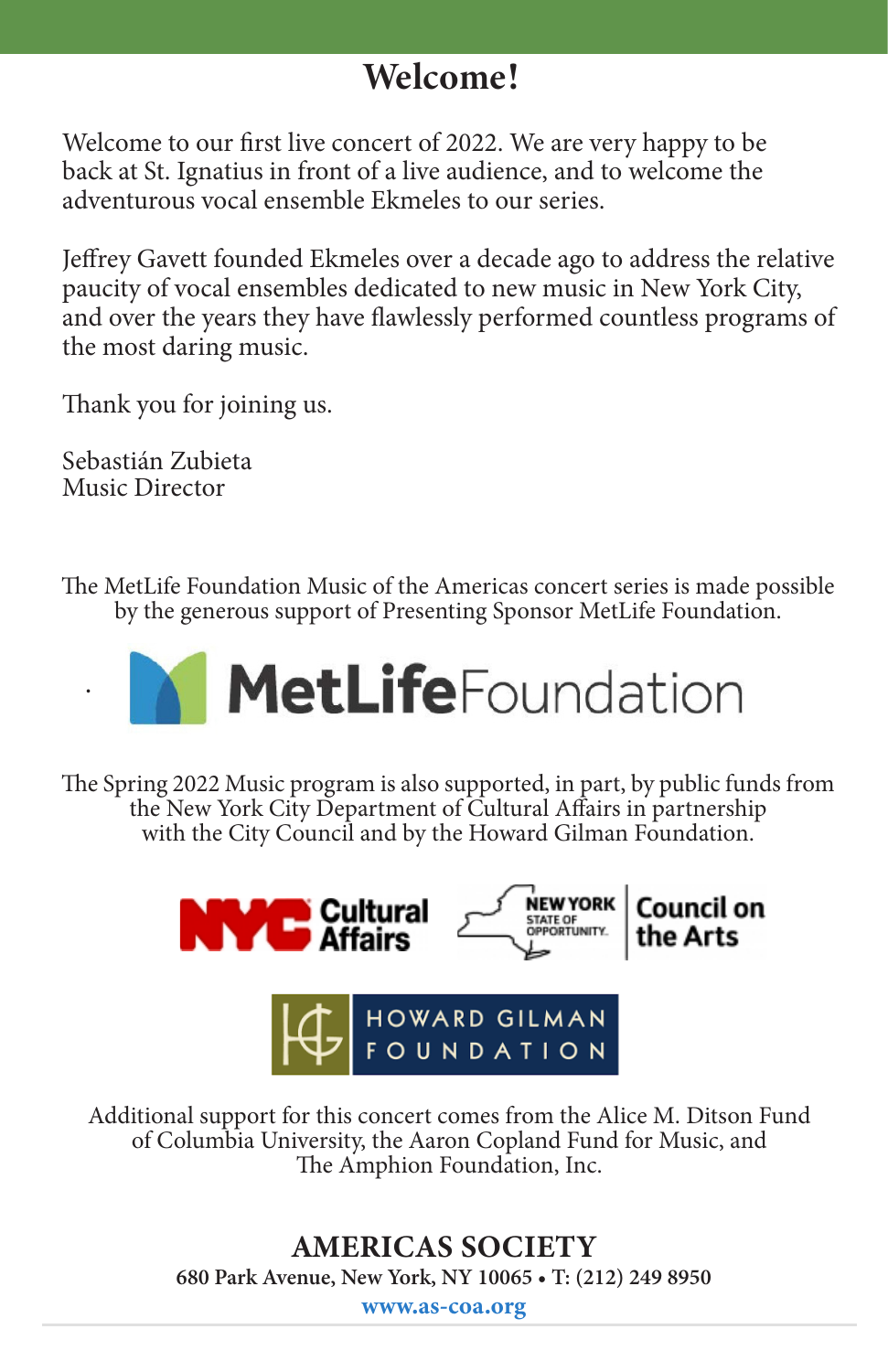

**MUSIC OF THE AMERICAS Concert Series** 

#### PROGRAM

| Der Turm zu Babel (excerpts)  Mauricio Kagel |  |
|----------------------------------------------|--|
| Fragmentos de Altazor  Hilda Paredes         |  |
| Der Turm zu Babel (excerpts)  Mauricio Kagel |  |
|                                              |  |
| Der Turm zu Babel (excerpts)  Mauricio Kagel |  |
| Seeds of Skies, Alibis Marc Sabat            |  |

#### Performers:

 Nathaniel Barnett, tenor Jeffrey Gavett, baritone and director Steven Hrycelak, bass Tim Keeler, countertenor Charlotte Mundy, soprano Elisa Sutherland, mezzo soprano Joy Tamayo, soprano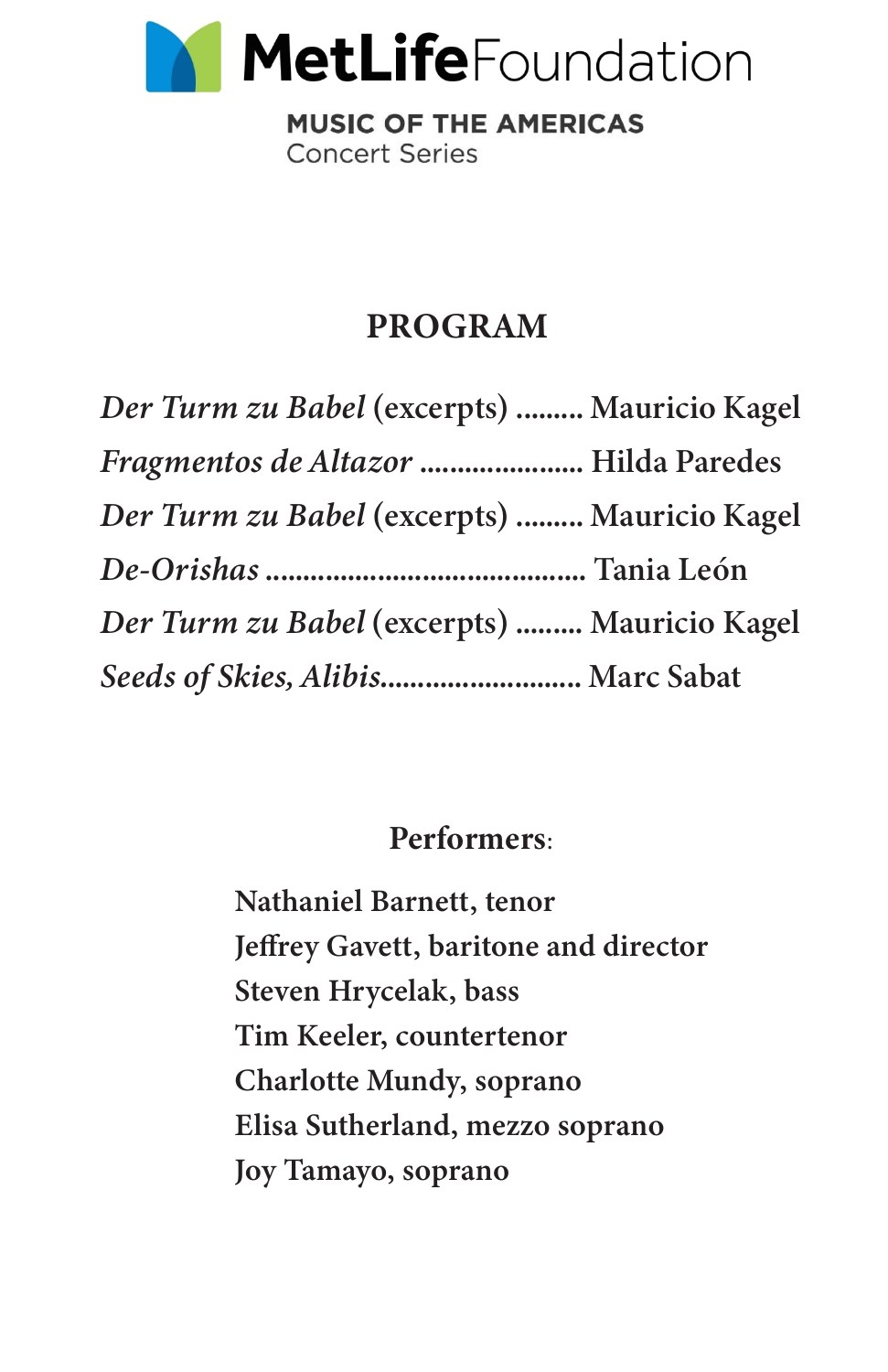# About the Artists

Ekmeles, praised for their "extraordinary sense of pitch" by the *New York Times*, and called a "brilliant young ensemble... defining a fresh and virtuosic American sound" by *The New Yorker*, is dedicated to the performance of new and rarely-heard works, and gems of the historical avant garde. New York is home to a vibrant instrumental New Music scene, with a relative paucity of vocal music. Ekmeles was founded to fill the gap by presenting new a cappella repertoire for solo voices, and by collaborating with these instrumental ensembles.

In the 2019-2020 season, they performed with the MET Museum's first commissioned sound installation, Oliver Beer's Vessel Orchestra, and released their debut album *A howl*, that was also a prayer on New Focus Recordings, with works by Taylor Brook, Erin Gee, and Christopher Trapani. *Fanfare* magazine said the album's performances were "beyond expert - almost frightening in their precision." Their 2020-2021 season featured innovative online performances, including pre-recorded video art, as well as remote performances with singers collaborating live from San Francisco to New York.

Other notable collaborations include the U.S. Premieres of Stefano Gervasoni's *Dir - in dir* and Wolfgang Rihm's *ET LUX* with the Mivos Quartet, Mathias Spahlinger's *Über den frühen Tod Fräuleins Anna Augusta Marggräfin zu baden* with members of Tilt Brass and loadbang, Beat Furrer's *FAMA* with Talea Ensemble, and Luigi Nono's *Quando Stanno Morendo* with AMP New Music. Ekmeles has also performed works by student composers at institutions including Columbia, Ithaca, NYU, Rutgers, Stanford, Syracuse, University of Chicago, and University of New Mexico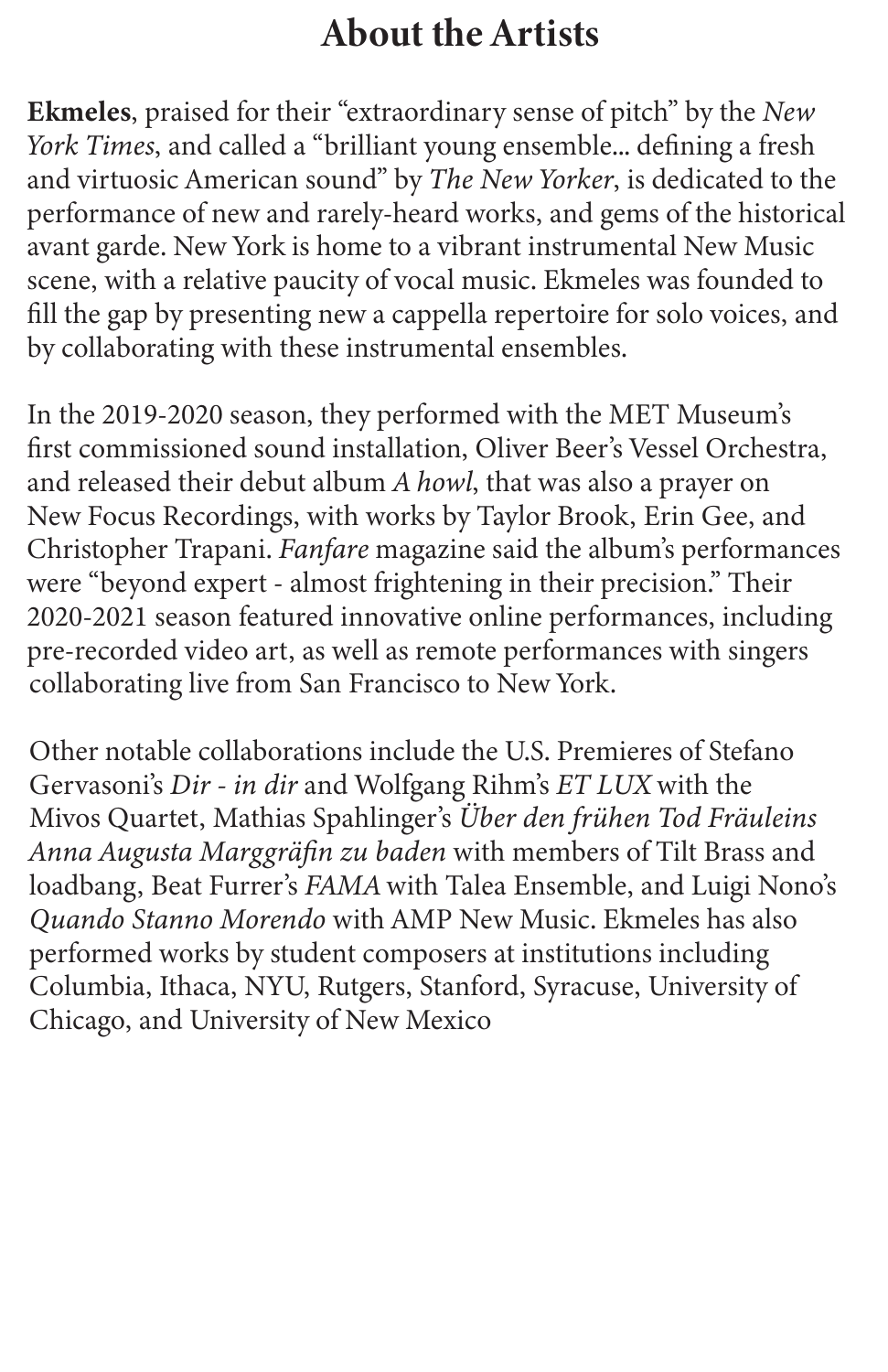#### *Der Turm zu Babel* ......... Mauricio Kagel

Genesis 11:5-7

And the Lord came down to see the city and the tower, which the children of men builded.

And the Lord said: "Behold, the people is one, and they have all one language; and this they begin to do; and now nothing will be restrained from them, which they have imagined to do."

"Go to, let us go down, and there confound their language, that they may not understand one another's speech."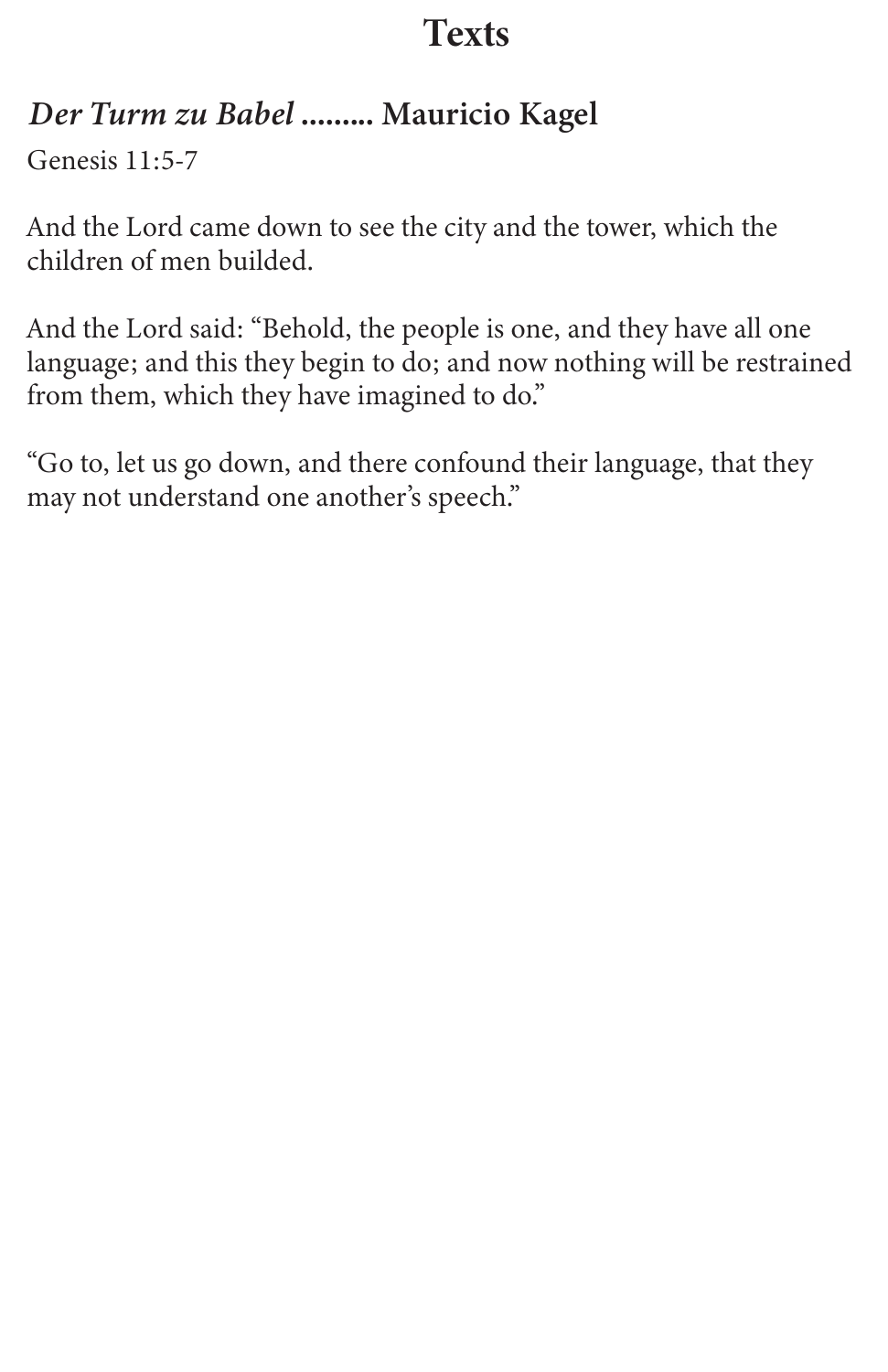## *Fragmentos de Altazor* - text by Vicente Huidobro

Altazor, ¿Porqué perdiste tu primera serenidad? ¿Qué ángel malo se paró en la puerta de tu sonrisa con la espada en la mano?

¿Quién sembró la angustia en las llanuras de tus ojos como el adorno de un dios?

¿Por qué un día sentiste terror de ser?

Y esa voz que te gritó vives y no te ves vivir

Se rompió el diamante de tus sueños en un mar de estupor Estás perdido Altazor

Solo en medio del universo

Solo como una nota que florece en las alturas del vacío

No hay bien no hay mal ni verdad ni orden ni belleza

- ¿En dónde estás Altazor?
- Altazor morirás se secará tu voz y serás invisible

La tierra seguirá girando sobre su órbita precisa

Temerosa de un traspiés como el equilibrista sobre el alambre Que ata las miradas del pavor

En vano buscas ojo enloquecido

No hay puerta de salida y el viento desplaza los planetas Piensas que no importa caer eternamente si se logra escapar

¿No ves que vas cayendo ya?

Déjate caer sin para tu caída sin miedo al fondo de la sombra Sin miedo al enigma de ti mismo

Cae

Cae eternamente

Cae al fondo del infinito Cae al fondo del tiempo

Cae al fondo de ti mismo

Cae lo más bajo que se pueda caer

Cae sin vértigo

Cae y quema al pasar los astros y los mares Cae en infancia

Cae en vejez

Cae un lágrima

Cae en risas

Ríe ríe antes de que venga la fatiga

Ai aia aia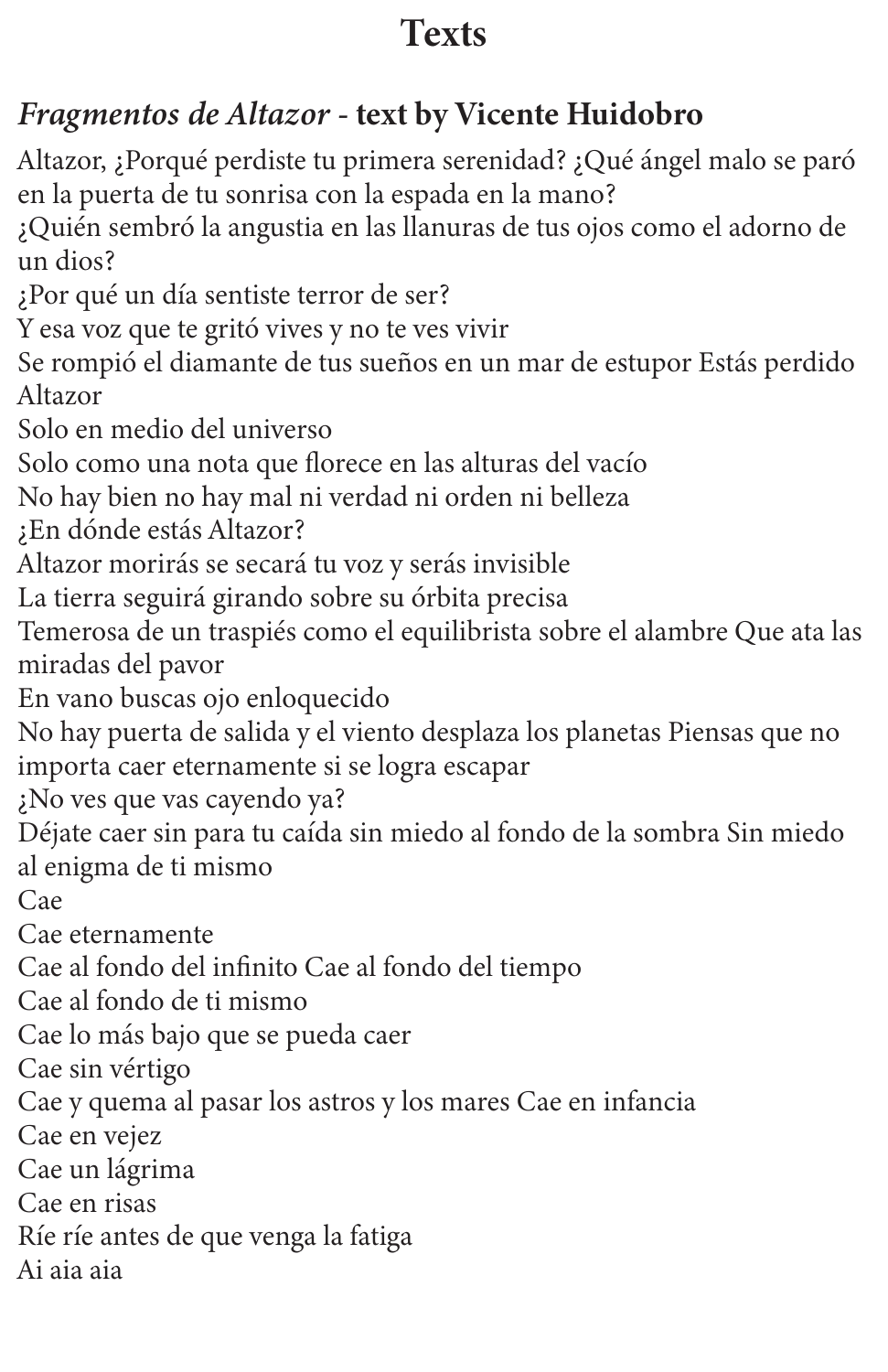### *Fragmentos de Altazor* - text by Vicente Huidobro (con't)

Lalilá Uiu uiui Tralalí tralalá Rimbimbolám lam lam Jugamos fuera del tiempo Y juega con nosotros el molino del viento Molino de viento Molino de aliento Molino de cuento Molino de intento Molino de aumento Molino de ungüento Molino de sustento Molino de tormento Molino del portento Molino del lamento Molino del encanecimiento Molino del despedazamiento Molino del descorazonamiennto Molino en fragmento Molino en detrimento Molino en giramiento Molino en gruñimiento Molino en desamparamiento Molino con talento Molino con acento Molino con temperamento Molino con atolondramiento Molino con desfallecimiento Molino para aposento Molino para convento Molino para amonedamiento Molino como ornamento Molino como elemento Molino como desvelamiento Molino a sotavento Molino a barlovento Molino que invento Molino que transparento Molino lento Molino cruento Molino atento Molino hambriento Molino sediento Molino sangriento Molino jumento Molino violento Molino contento Molino opulento Molino friolento Molino avariento Molino corpulento Molino achaquiento Molino

ceniciento Molino polvoriento Molino cazcarriento Molino gargajiento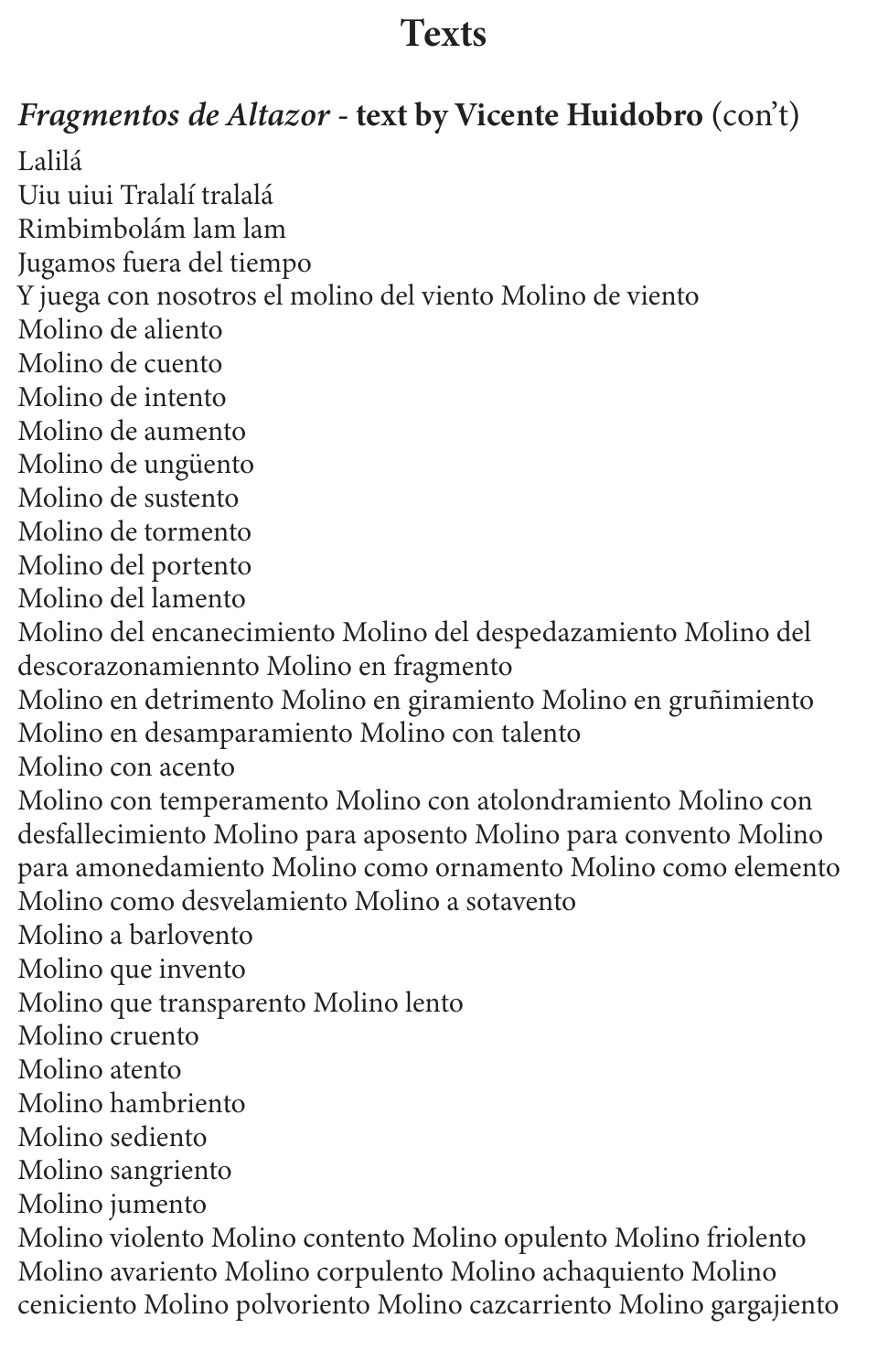#### *Fragmentos de Altazor* - text by Vicente Huidobro (con't)

Molino sudoriento Molino macilento Molino soñoliento Molino turbulento Molino truculento Cae en música sobre el universo Cae de tu cabeza a tus pies Cae de tus pies a tu cabeza Cae del mar a la fuente Cae al último abismo de silencio Como el barco que se hunde apagando sus luces. Todo se acabo. Habitante de tu destino ¿Por qué quieres salir de tu destino? ¿Por qué quieres romper los lazos de tu estrella y viajar solitario en los espacios y caer a través de tu cuerpo de tu zenit a tu nadir? Déjate caer Rimbimbolám lam lam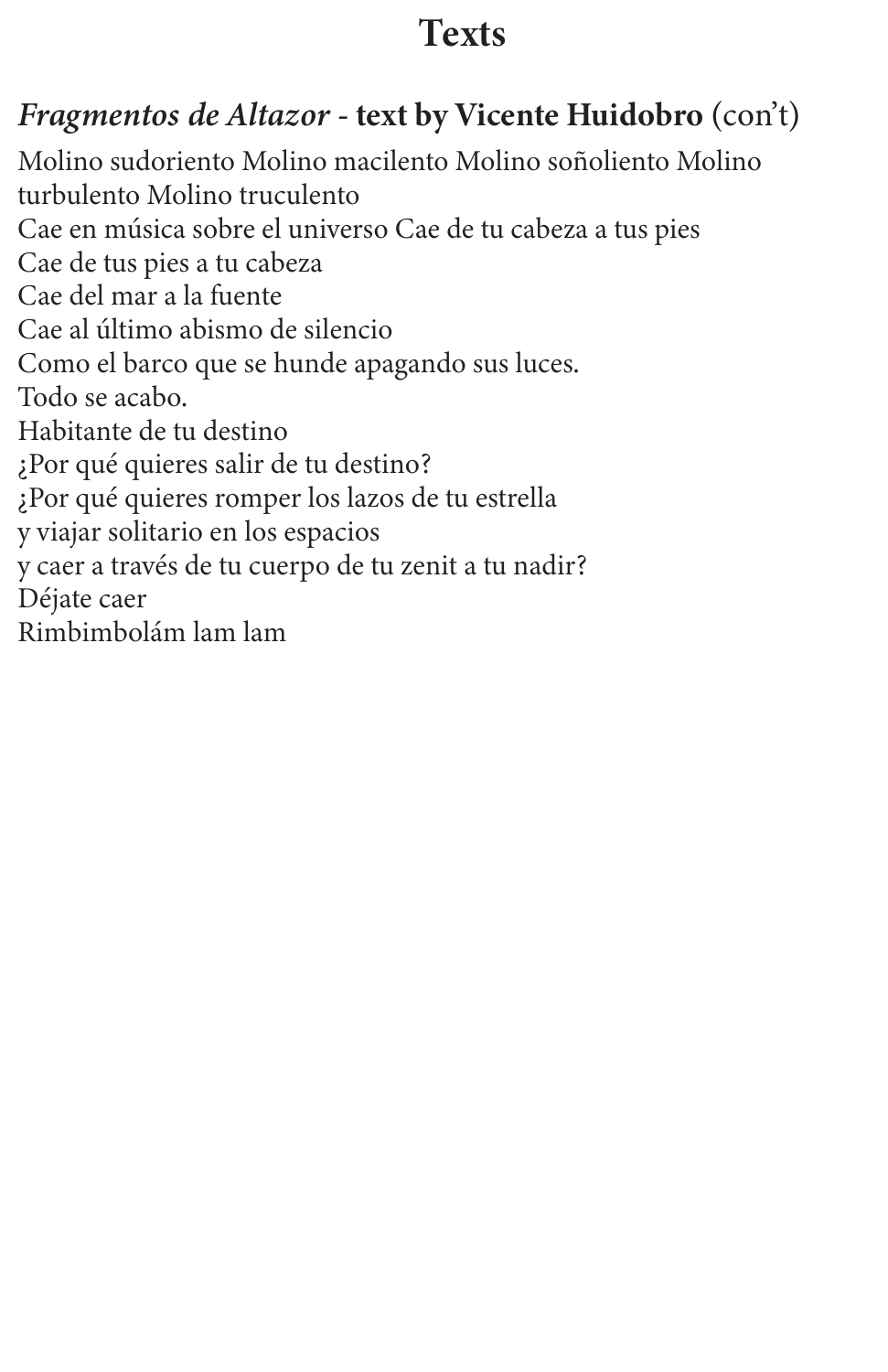## *Altazor's Fragments* - text by Vicente Huidobro (con't)

Altazor, why did you lose your first serenity? What evil angel stopped at the door of your smile With sword in hand? Who sowed anxeity over the plains of your eyes like ornaments of a god? Why did you suddenly one day feel terror of being? And that voice that shouted you're alive and you don't see yourself living The diamond of your dreams shattered in a sea of stupor You are lost Altazor Alone in the middle of the universe Alone like a note flowering in the heights of emptiness There's no good no evil no truth no order no beauty Where are you Altazor? Altazor you will die your voice will dry up you will become invisible The earth will go on spinning in its precise orbit Afraid of a slip like an acrobat on the high-wire tying glances of fear Uselessly you search with crazed eyes There's no exit and the wind drives out the planets You think this perpetual falling doesn't matter if you can manage to escape Don't you see you are now falling? Let yourself fall endlessly fearlessly to the depths of darkness Unafraid of the mystery of yourself. Fall Perpetually fall Fall to the depths of infinite Fall to the depths of time Fall to the depths of yourself Fall as far as you can fall Dizzilessly fall Fall and burn past stars and seas Fall into childhood Fall into senility Fall into tears Fall into laughter Laugh laugh before tiredness comes Ahee aheeah aheeah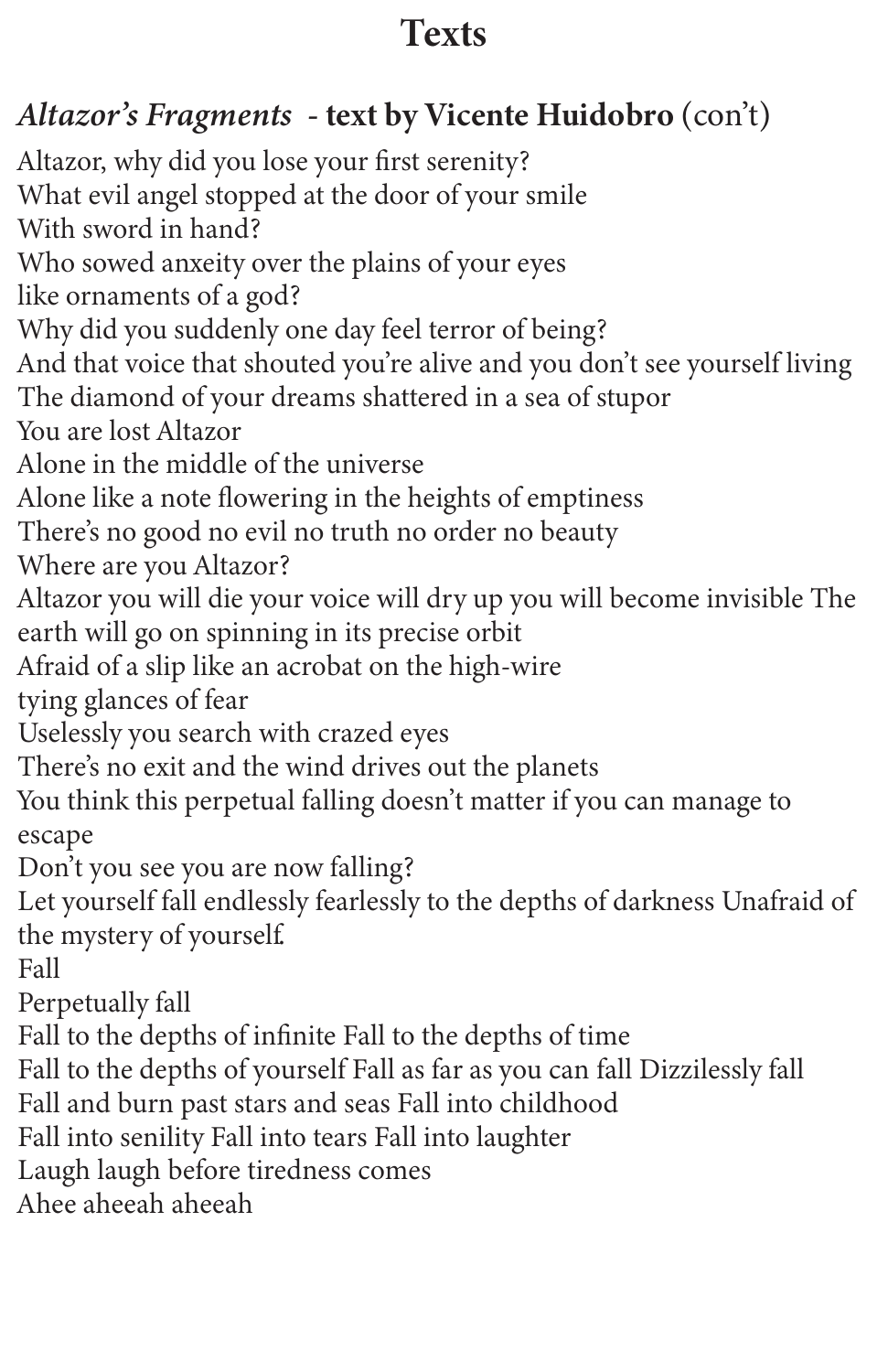## *Fragmentos de Altazor* - text by Vicente Huidobro (con't)

Laleela Oooheeoo ooheeoohee Tralalee tralala Reembeembolam lam lam We play outside of time And the windmill plays along Windmill Mill of breath Mill of narration Mill of intent Mill of augmentation Mill of ointment Mill of sustenance Mill of torment Mill of marvel Mill of lamentation Mill of deterioration Mill of laceration Mill of disheartenment Mill in fragment Mill in detriment Mill in rotation Mill in grunting Mill in desertment Mill with talent Mill with accent Mill with temperament Mill with bewilderment Mill with inanimation Mill for accomodation Mill for convent Mill for coinage Mill as ornament Mill as element Mill as revelation Mill to the leeward Mill to the windward Mill that I invent Mill that I transparent Slow mill Cruel mill Atentive mill Hungry mill Thirsty mill Bloody mill Contumacious mill Violent mill Content mill Opulent mill Shivery mill Stingy mill Stocky mill Fugacious mill Carbonaceous mill Dusty mill Saponaceous mill Phlegmatic mill Sweaty mill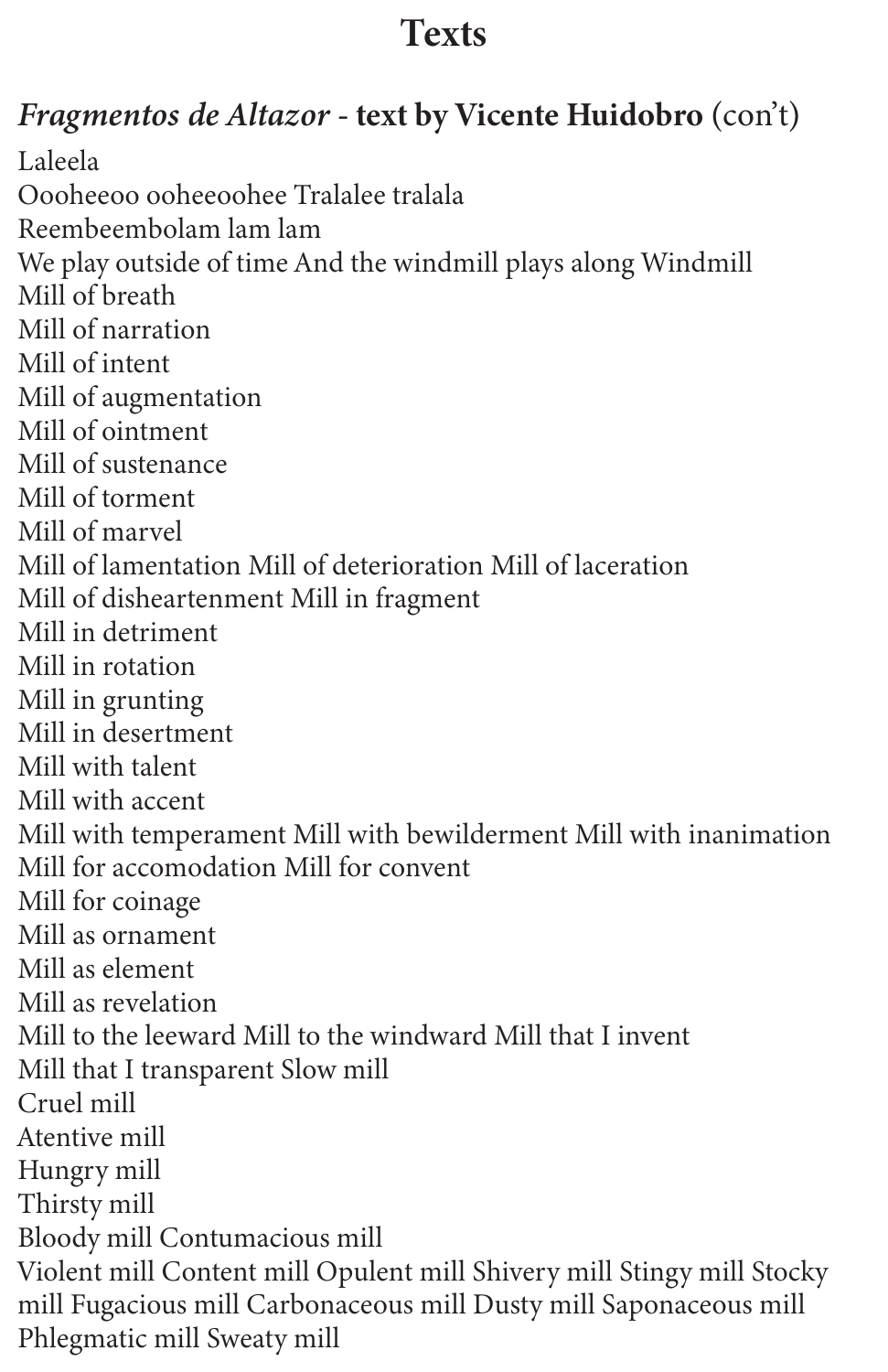#### *Fragmentos de Altazor* - text by Vicente Huidobro (con't)

Lean mill Sleepy mill Turbulent mill Terrifying mill Fall into music over the universe Fall from your head to your feet Fall from your feet to your head Fall from the sea to the fountain Fall to the final pit of silence Like a sinking ship with its lights going out Everything stopped Inhabitant of your fate Why do you want to abandon your fate? Why do you want to break the chains of your star And travel alone through space Falling across your body from your summit to your depths? Let yourself fall Reembeembolam lam lam *-Translation by Hilda Paredes*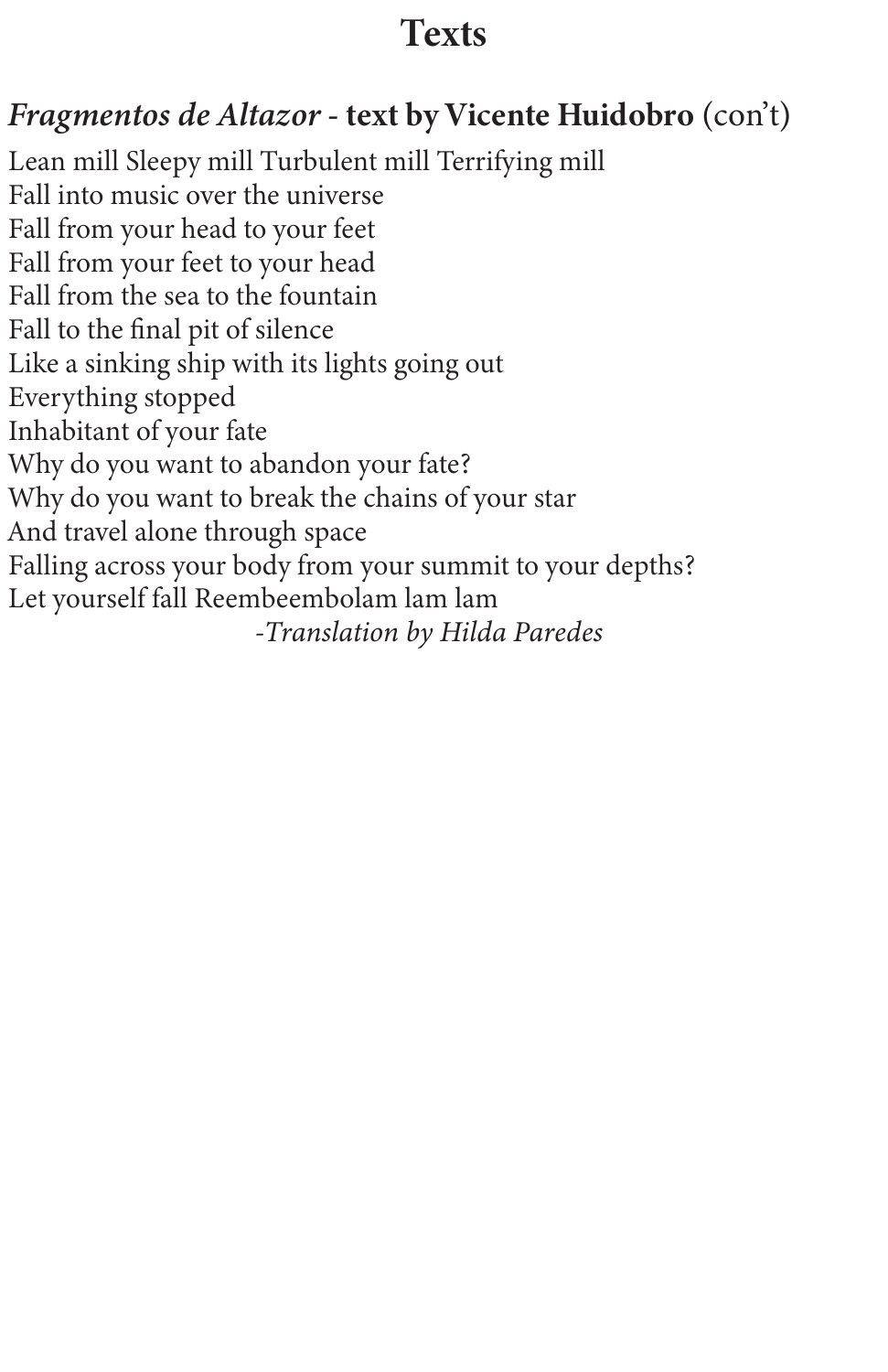#### *De-Orishas* ............Tania León

The Amossary (poem by Betty H Neals)

"We is here! We is here!" (and there was laughter on Earth!) In the Blackness foreign to him there was a hollow silence. "Will there be laughter when the proper sentence for the moon mission is defined and delivered?"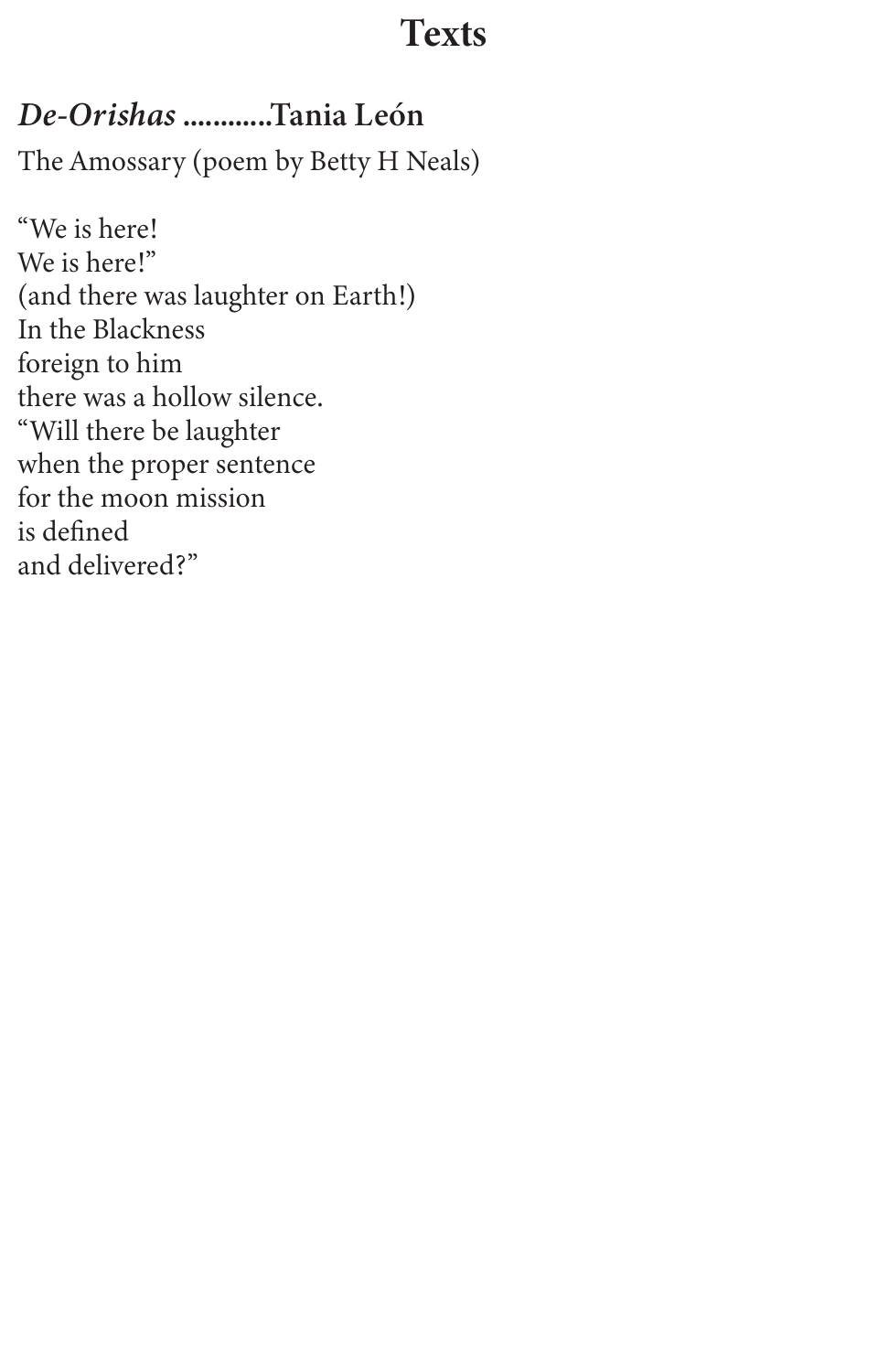#### *Seeds of Skies, Alibis.*........Marc Sabat

#### Prologue

Bang went round. Stars uncrowned. Worlds in ground.

When at sea, a grave, a list. What is the barrier after the barrier. Who is the courier after the courier. What is salt. What is a shore. What is a shoulder. What is a border. Who carries the courier. Who poured the salt into the sea.

We were never sure. We were never a direction.

What is waiting. What is a sea.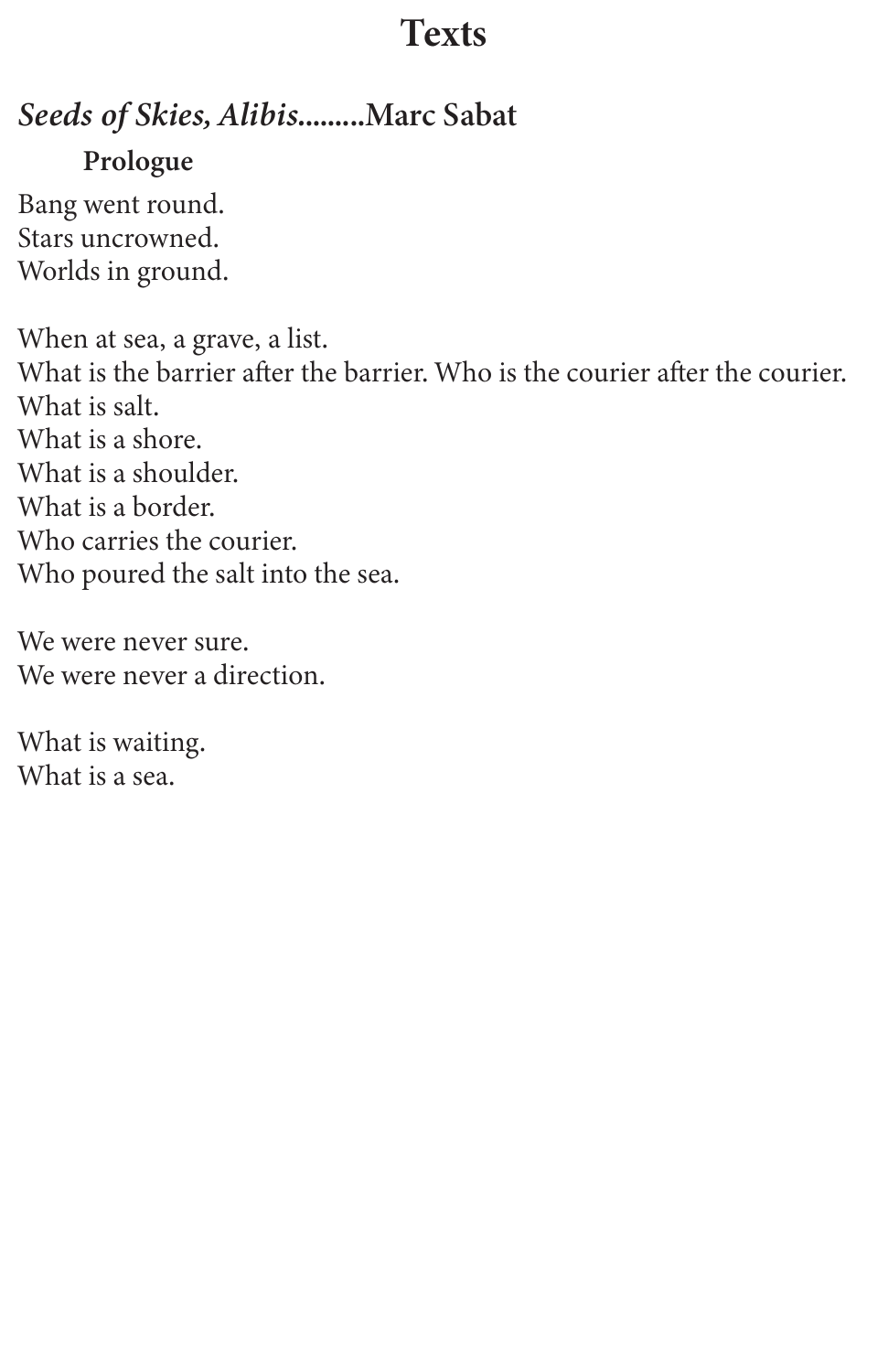

#### **MUSIC OF THE AMERICAS Concert Series**

## SPRING 2022

| Friday, March 11    | Orchestra of St. Luke's:          |
|---------------------|-----------------------------------|
| 7 pm                | Earth Works: Music for our Planet |
| Saturday, March 19  | Fonema Consort                    |
| 6 pm                | Her Words                         |
| Friday, March 25    | Luedji Luna: ( <i>online</i> )    |
| 7 pm                | Bom mesmo é estar debaixo d'agua  |
| Wednesday, April 13 | Magos Herrera                     |
| 7 pm                | "Remanso"                         |

Americas Society is the premier forum dedicated to education, debate and dialogue in the Americas. Its mission is to foster an understanding of the contemporary political, social and economic issues confronting Latin America, the Caribbean and Canada, and to increase public awareness and appreciation of the diverse cultural heritage of the of the of the Americas and the importance of the inter-American relationship. Americas and the importance of the inter-American relationship.

#### About the concert series

Since 1965, the Music of the Americas Concert Series has presented musical luminaries such as Plácido Domingo, Antonio Meneses, Mercedes Sosa, Egberto Gismonti, Hermeto Pascoal, Continuum Ensemble, Bobby Sanabria, Inti-Illimani, Cuarteto Latinoamericano, Jaime Laredo, the Spanish Harlem Orchestra, Tanya Tagaq, and many others.

MetLife Foundation Music of the Americas concerts take place at Americas Society's headquarters and partnering organizations across New York City. The concert series brings together an ever-expanding urban audience with consistently high-caliber musicians from across the hemisphere, showcasing oft-

visit musicoftheamericas.org for more information on Music of the Americas Spring 2022 Events!